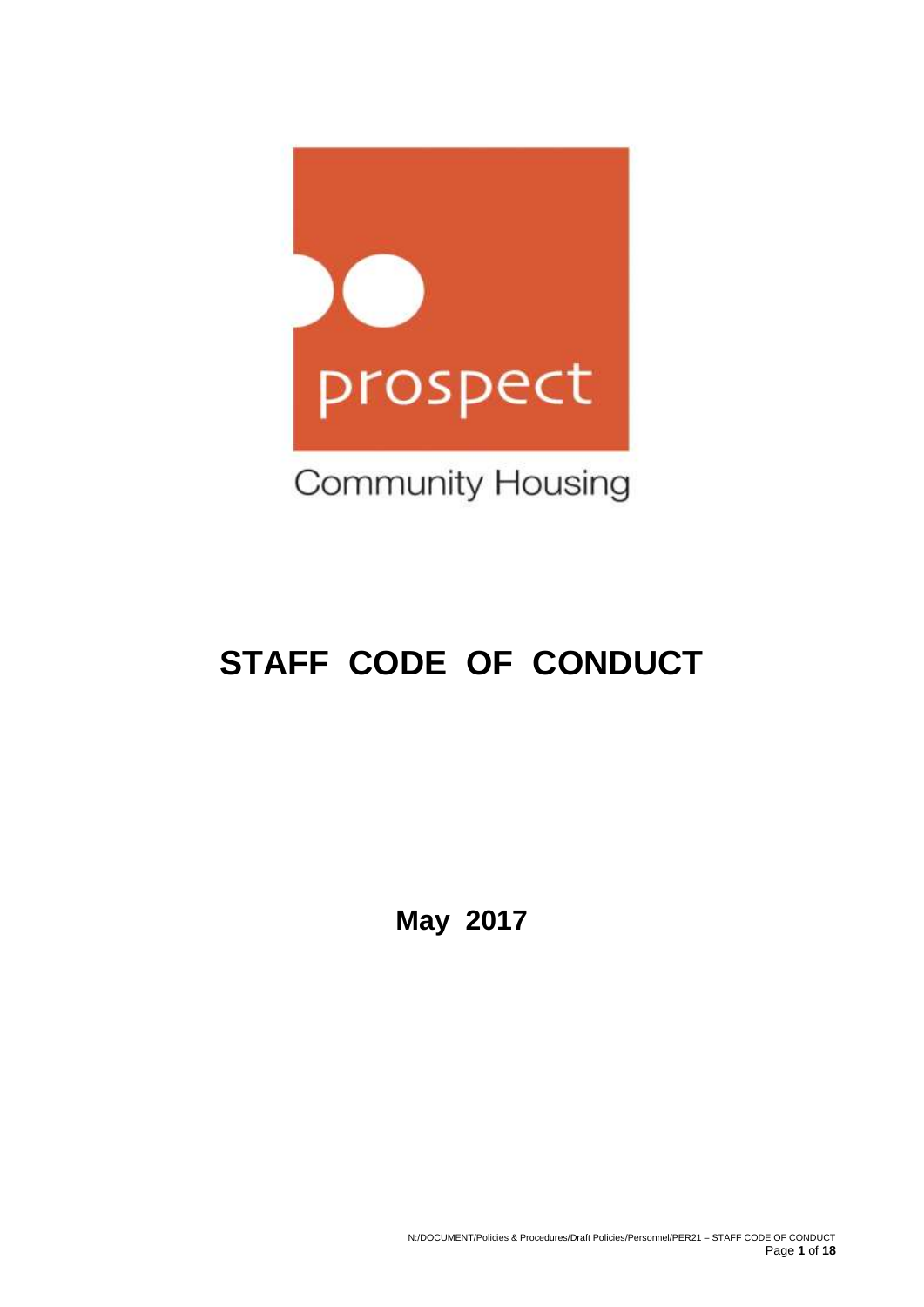# **CONTENTS**

| <b>ITEM</b> |                                                         | <b>PAGE</b> |
|-------------|---------------------------------------------------------|-------------|
| 1.          | <b>INTRODUCTION</b>                                     |             |
|             | Purpose of the Code                                     | 4           |
|             | The 'Nolan Principles'                                  | 4           |
|             | Application & review of the Code                        | 5           |
| 2.          | <b>VISION, VALUES &amp; STRATEGIC OBJECTIVES</b>        |             |
|             | Vision, Values & Strategic Objectives                   | 6           |
|             | <b>Business Plan</b>                                    | 7           |
|             | Personal objectives                                     | 7           |
| 3.          | <b>PERSONAL CONDUCT &amp; BEHAVIOUR</b>                 |             |
|             | Introduction                                            | 8           |
|             | Integrity & honesty                                     | 8           |
|             | Equality & diversity                                    | 8           |
|             | Relationships with Committee Members & colleagues       | 8           |
|             | Health & safety                                         | 9           |
|             | Misuse of alcohol and drugs, inappropriate behaviour    | 9           |
|             | Gambling                                                | 9           |
|             | Dress and appearance                                    | 9           |
| 4.          | <b>FINANCIAL PROBITY</b>                                |             |
|             | Prospect's funds & resources                            | 10          |
|             | Relationships with Consultants, Contractors & Suppliers | 10          |
|             | Contracts, purchasing & appointments                    | 10          |
|             | Gifts & hospitality                                     | 11          |
|             | Payments & benefits                                     | 11          |
|             | Bribery & fraud                                         | 11          |
|             |                                                         |             |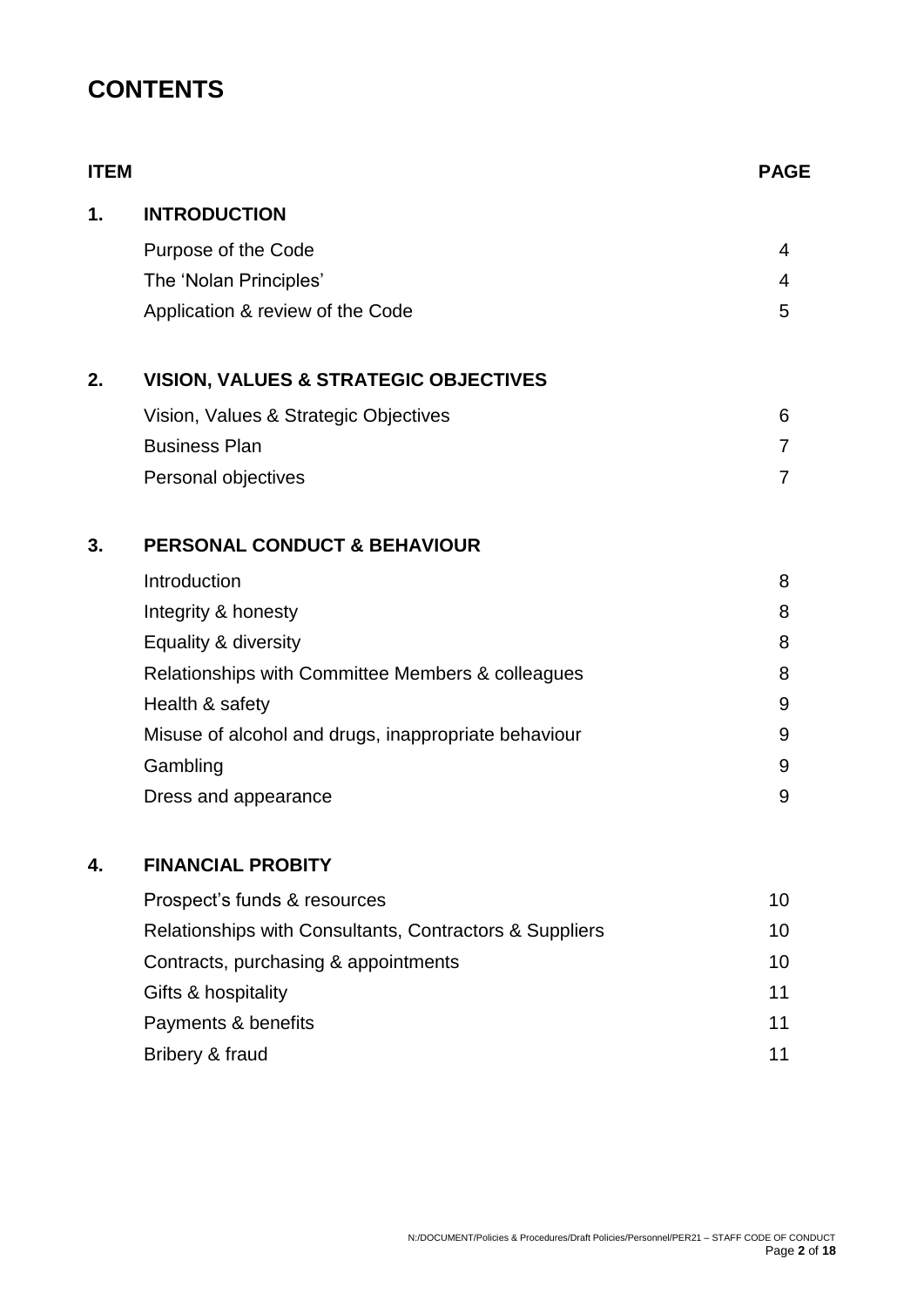## **5. EXTERNAL RELATIONSHIPS**

|    | Balancing openness & confidentiality          | 13 |
|----|-----------------------------------------------|----|
|    | Data protection & document retention/disposal | 13 |
|    | Copyright                                     | 13 |
|    | <b>Public statements</b>                      | 14 |
|    | Use of internet and social media              | 14 |
|    | Political campaigning and outside activities  | 14 |
|    | Public service & duties                       | 15 |
|    | Other employment                              | 15 |
| 6. | <b>WHISTLEBLOWING</b>                         | 15 |
| 7. | <b>BREACHES and FAILURES</b>                  | 16 |
| 8. | <b>POLICIES and PROCEDURES</b>                | 16 |

| 9. | <b>CONCLUSION</b> |  |
|----|-------------------|--|
|    |                   |  |

**APPENDIX 1: Form of Acceptance**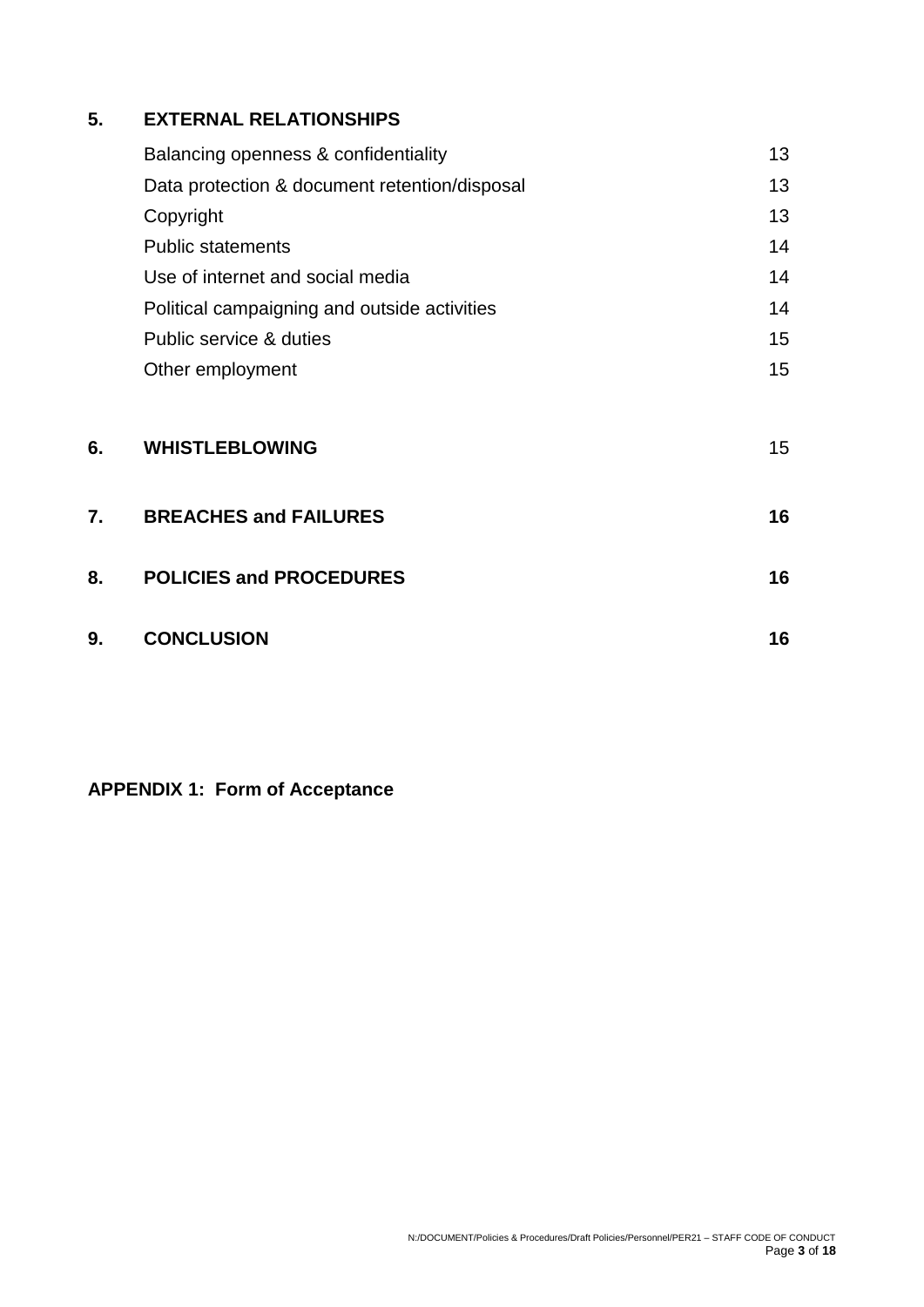#### **1.0 INTRODUCTION**

#### **Purpose of the Code**

- 1.1 All staff members are important to Prospect Community Housing, as you have an essential part to play in ensuring that we continue to deliver high standards of service in every area of our activities, and that we maintain our integrity and reputation.
- 1.2 The purpose of this Code is to set out the overall standards of conduct expected of all staff, both collectively and individually, to ensure that together we:
	- ➢ uphold and promote Prospect's vision, values and objectives;
	- ➢ meet our responsibilities;
	- $\triangleright$  act in accordance with our legal obligations;
	- $\triangleright$  continue to observe high ethical standards.

The Code does not attempt to describe the appropriate behaviour for every situation. Its aim is to alert you to areas of particular importance, especially with regard to conduct likely to bring Prospect into disrepute or undermine our integrity.

1.3 This Code is part of our overall arrangements for 'good governance'.

In all our Codes, policies, procedures and practices we will comply with the law and with all relevant regulations, guidance and 'good practice' advice issued by the UK or Scottish Governments, Scottish Housing Regulator, Office of the Scottish Charities Regulator and any other statutory/public body which impacts on our activities and the services we provide.

- 1.4 A key priority is to ensure that the way you carry out your duties gives tenants, other service users and stakeholders, funders, the various Regulators and all others involved in our activities the confidence that our affairs are being properly conducted.
- 1.5 This Code aims to help you know what is expected of you. We recognise however that this Code on its own is not enough and we will also provide training, support, assistance and advice as required, to provide and develop the skills, knowledge and experience necessary.

We aim to ensure that being a member of Prospect's staff is a worthwhile and rewarding experience.

#### **The 'Nolan principles'**

1.6 The core values underpinning this code are the 'Seven Principles of Public Life' identified by the Nolan Committee on Standards in Public Life. These principles are:

> **Selflessness:** You should take decisions solely on the basis of Prospect's values, objectives and interests. You should not make decisions in order to gain financial or other material benefits for yourself, your family or friends.

> **Integrity:** You should not place yourself under any financial or other obligation to outside individuals or organisations that might influence you in the performing of your duties.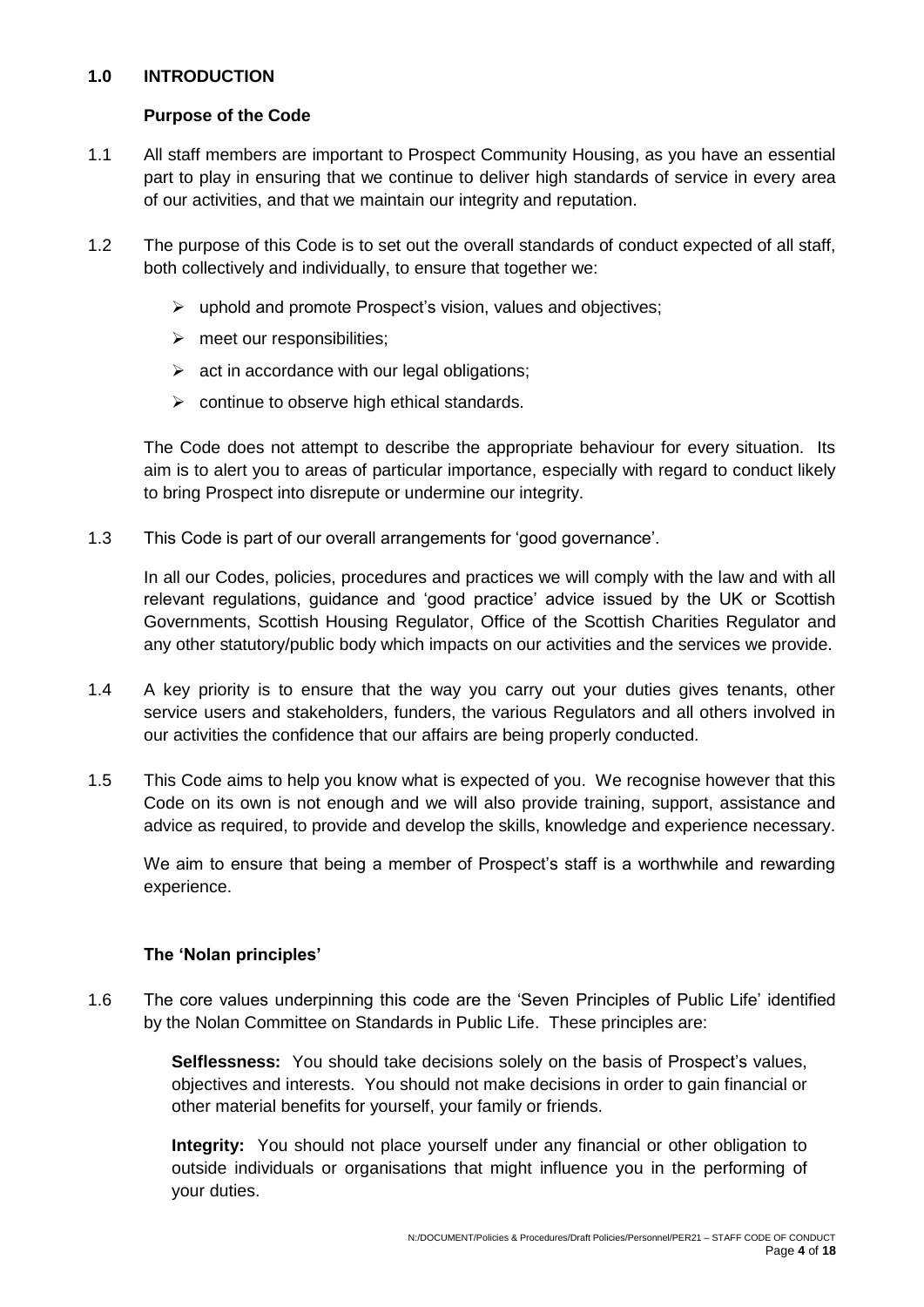**Objectivity:** You should ensure that in the delivery of services, awarding of contracts, selection of staff etc. you comply with our policies and procedures so that you remain impartial and make choices solely on merit.

**Accountability:** You must be accountable for your decisions and actions and submit yourself to whatever scrutiny is appropriate to your post, both internally and/or by external bodies, regulators etc.

**Openness:** You should be as open as possible about all the decisions and actions that you take. You should give reasons for your decisions, and restrict information only when clearly required by individual or commercial confidentiality, or other statutory regulations.

**Honesty:** You have a duty to declare any private interests relating to your duties, which might impact on your performance and/or result in personal financial gain. Where any actual or potential conflicts of interest arise you must take steps to resolve them in a way that is lawful and protects Prospect's reputation, values and aims.

**Leadership:** You should promote and support these principles through your actions and behaviour.

#### **Application & review of the Code**

1.7 This Code applies to the individual conduct of all staff, and to your corporate conduct as part of your staff team and of the organisation as a whole.

It applies to your conduct while on duty in or outwith the office, or when attending a conference, seminar or external meeting on Prospect's behalf, or when attending social events such as anniversaries or Christmas parties, whether within or outwith your normal office hours. It also applies to your personal behaviour generally, with regard to actions that may have a negative impact on Prospect's integrity or reputation.

1.7 The Management Committee is responsible for approving an appropriate Staff Code of Conduct.

The Director and Managers are responsible for implementing the Code, both through their personal behaviour, and by ensuring that their staff are fully aware of the Code's requirements and regularly monitoring compliance.

All staff are responsible for ensuring that they comply with this Code in carrying out their duties, and that they represent Prospect positively in all their official and personal contacts.

- 1.8 This Code has been finalised following consultation with staff, approved by the Management Committee and signed by existing staff. On appointment, each new staff member will sign to confirm their acceptance of the Code.
- 1.9 The Management Committee will review this Code at least every 3 years. Should it be amended in the future, following consultation as required, all staff will be asked to sign the revised Code.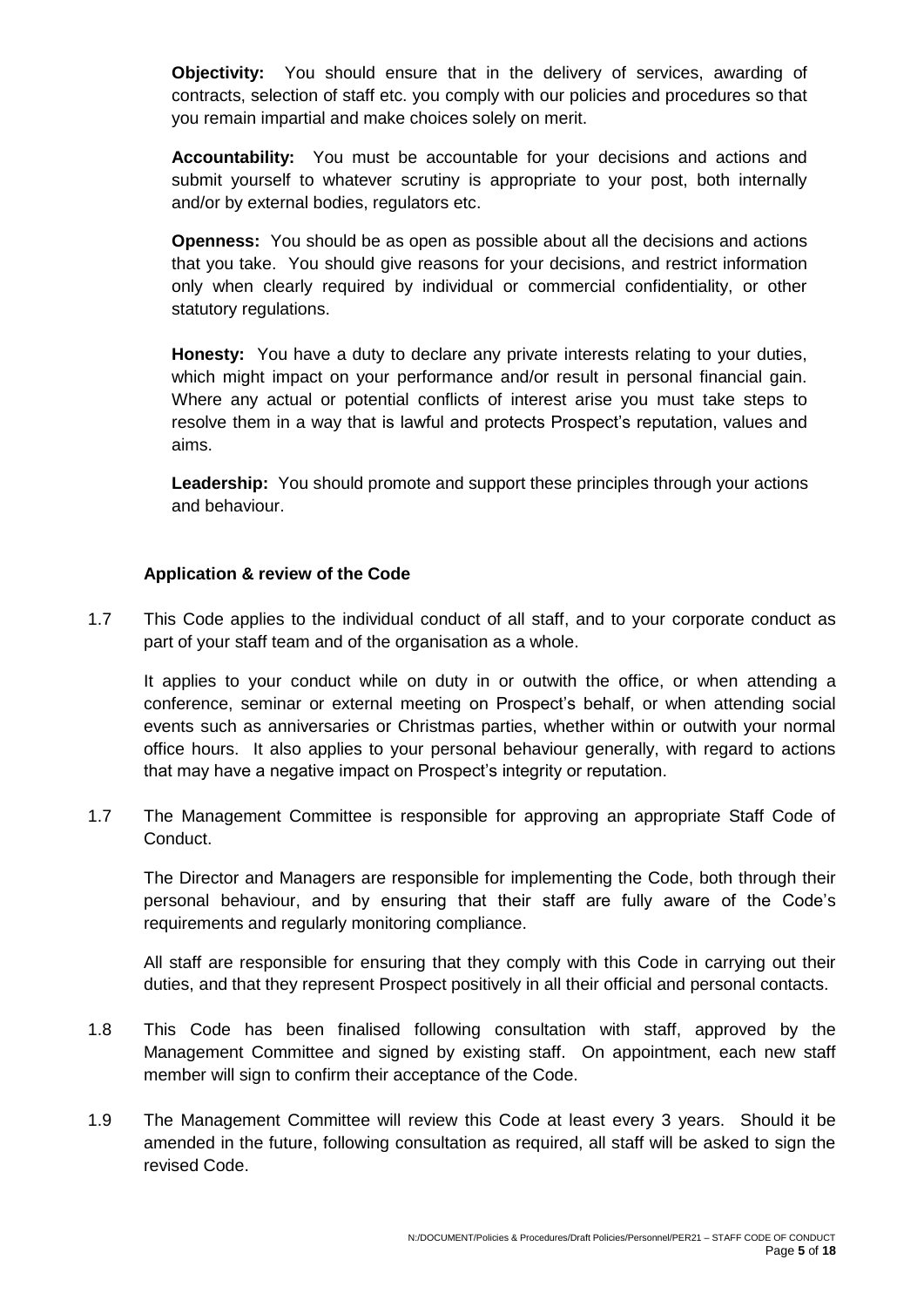#### **2.0 VISION, VALUES and STRATEGIC OBJECTIVES**

By complying with this Code staff will contribute to the upholding and promoting of our current Vision, Values and Strategic Objectives, which are:

#### 2.1 **Vision**

Providing homes and building communities together.

#### 2.2 **Values**

Our values underpin and drive all our activities. They reflect who we are and what we continually seek to achieve. Our values are:

- a) Pioneering
- b) Reliability
- c) Listening
- d) Fairness
- e) Partnership

#### 2.3 **Strategic Objectives**

We have set the following strategic objectives, to be achieved by the end of March 2018:

- 1. **Independence** thrive as an independent, community based organisation;
- 2. **Planned property improvements** invest £4.4 million during the period of our 2015- 2018 Business Plan, including work to fully meet the standards set out in the Energy Efficiency Standard for Social Housing (EESSH);
- 3. **New housing provision** to build new affordable homes to meet housing need, providing the contribute to the financial health of Prospect;
- 4. **Affordable rents** achieve a maximum of inflation (RPI) only rent increases from April 2016;
- 5. **Customer service** improve tenant satisfaction (to be measured by the survey results from the next tenant survey);
- 6. **Community Projects** develop new community projects, and ensure current projects are reshaped appropriately, in partnership with other agencies that meet local priorities.

#### 2.4 **Business Plan**

Our work and reputation rely on everyone involved being familiar with and acting in accordance with our vision, values and objectives.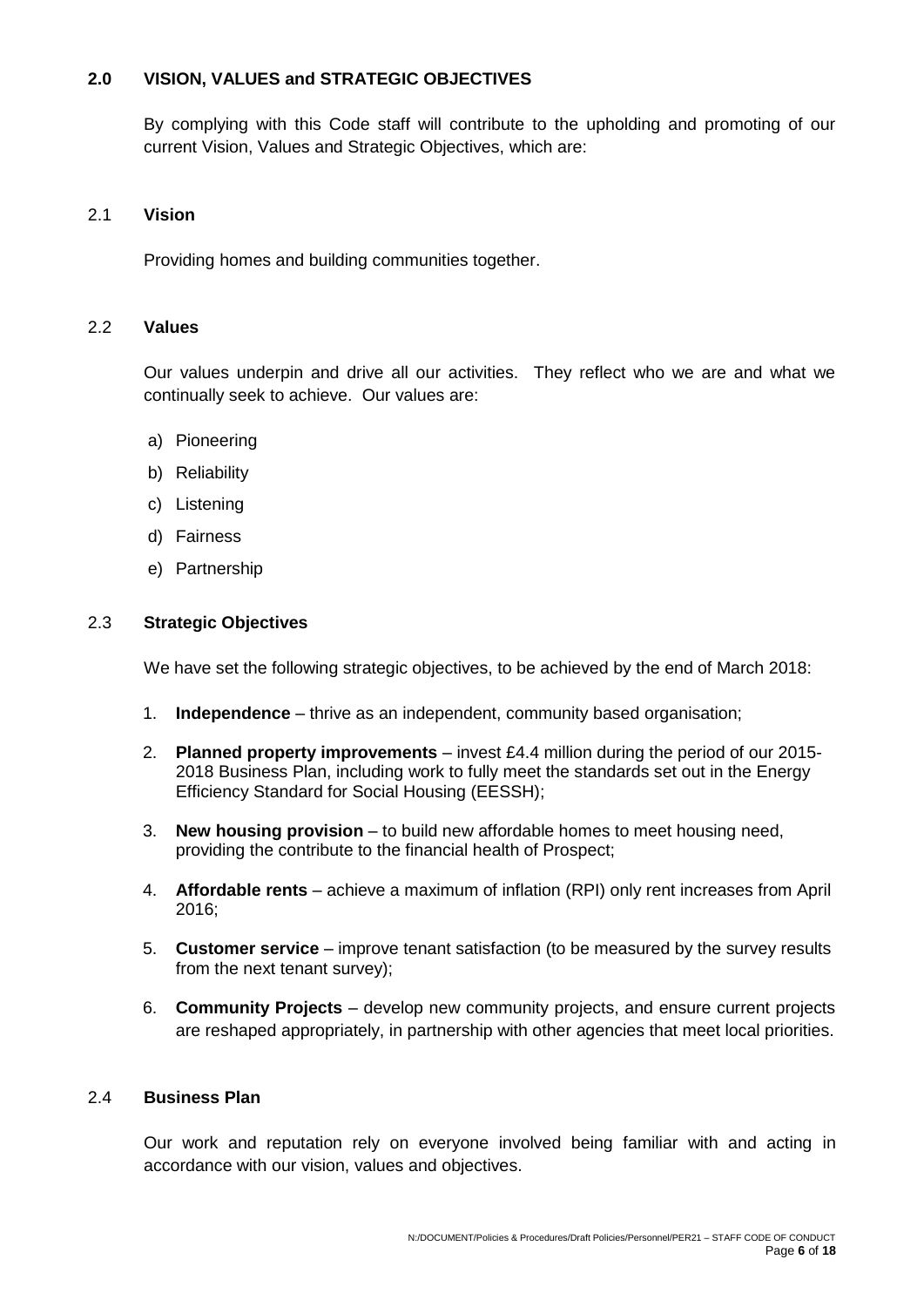These are translated into annual objectives and priorities in our Business Plan, including detailed departmental action plans. All staff should ensure they have read the current Business Plan.

#### 2.5 **Personal objectives**

You should ensure that your current personal performance objectives contribute to achieving Prospect's overall objectives as detailed in the current Business Plan, and that they are in line with our aim, objectives and values.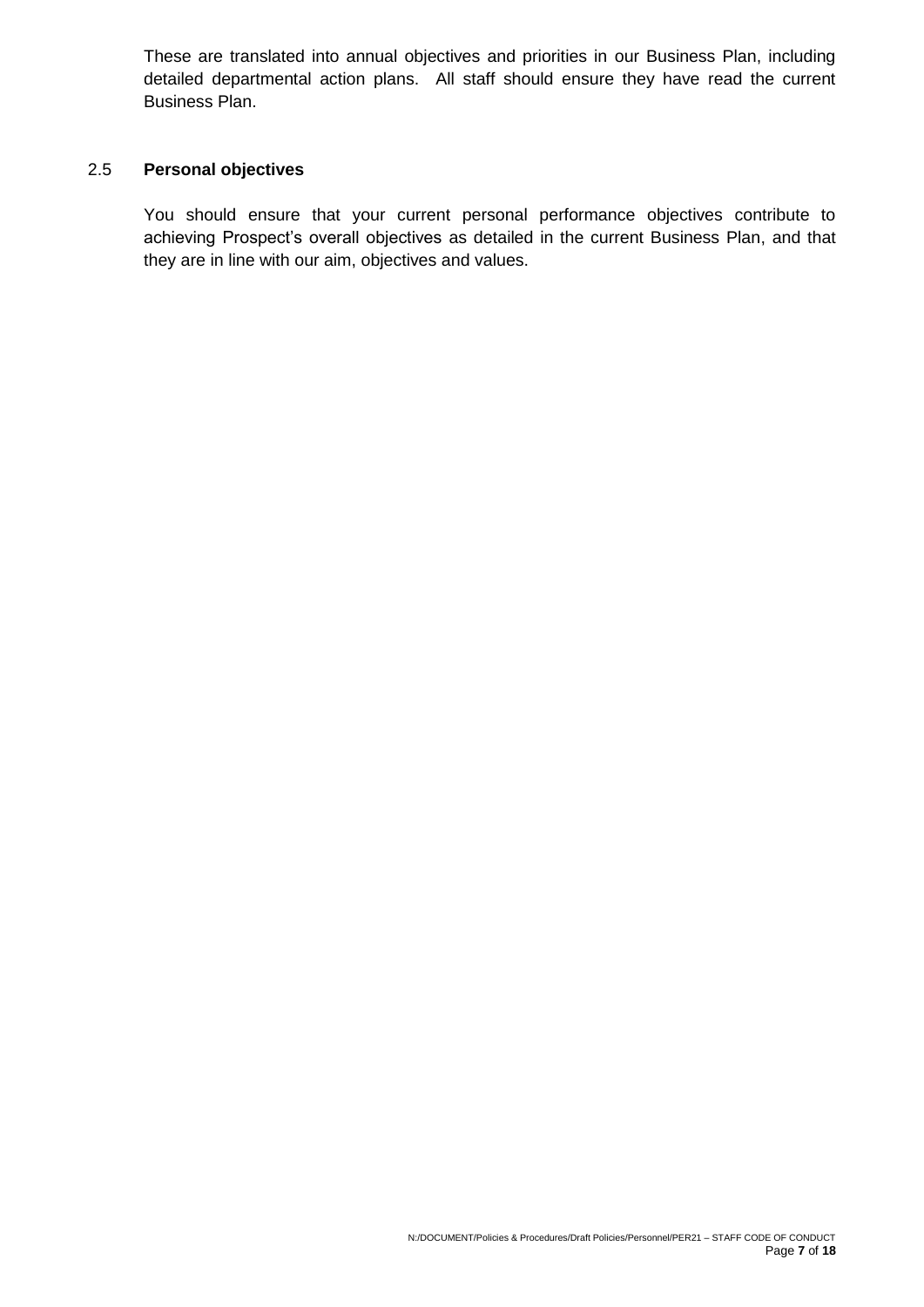#### **3.0 PERSONAL CONDUCT & BEHAVIOUR**

#### **Introduction**

3.1 As a Prospect member of staff you are expected to carry out your duties in accordance with all our current policies and procedures, and with high standards of efficiency, reliability, courtesy, respect, punctuality and personal conduct in your working relationships with Committee Members, colleagues, tenants, applicants, other service users and all others you come into contact with through your work.

#### **Integrity & honesty**

- 3.2 You are expected to:
	- **EXED** demonstrate a high standard of integrity, openness and honesty in carrying out your duties;
	- ensure that you do not place yourself under any obligation to anyone outside Prospect, for example through accepting a gift, that could or would result in your decisions being influenced to favour a particular company or individual;
	- ensure you do not use your position for any personal gain of any kind, either for yourself directly or for your family, friends or associates.

#### **Equality & diversity**

3.3 We are committed to equality of opportunity in every area of our work, including membership of Prospect, membership of the Management Committee, and all our activities involving tenants, other service users, staff and other members of the public.

Our commitment is detailed in our Equalities & Diversity policy.

3.4 You are expected to uphold and promote our commitment to equality and diversity in your own conduct and in your relationships with others, as you carry out your duties.

#### **Relationships with Committee Members and colleagues**

3.5 If your work brings you into contact with Committee Members, mutual respect between you and them is essential.

You should also treat your work colleagues with respect, fairness and consideration, and expect to be treated in the same way by them.

- 3.6 We are committed to ensuring that everyone is able to work and participate in Prospect's activities without fear of harassment, bullying or intimidation. You are responsible for ensuring that your own behaviour, whether intentional or unintentional, does not constitute harassment etc. If you observe, or if you experience personally harassment, bullying or intimidation at work you should report your concerns promptly as detailed in our Dignity at Work policy.
- 3.7 Close personal familiarity with Committee Members should be avoided, wherever possible, to prevent concerns about your objectivity when making decisions, or allegations of favouritism or bias.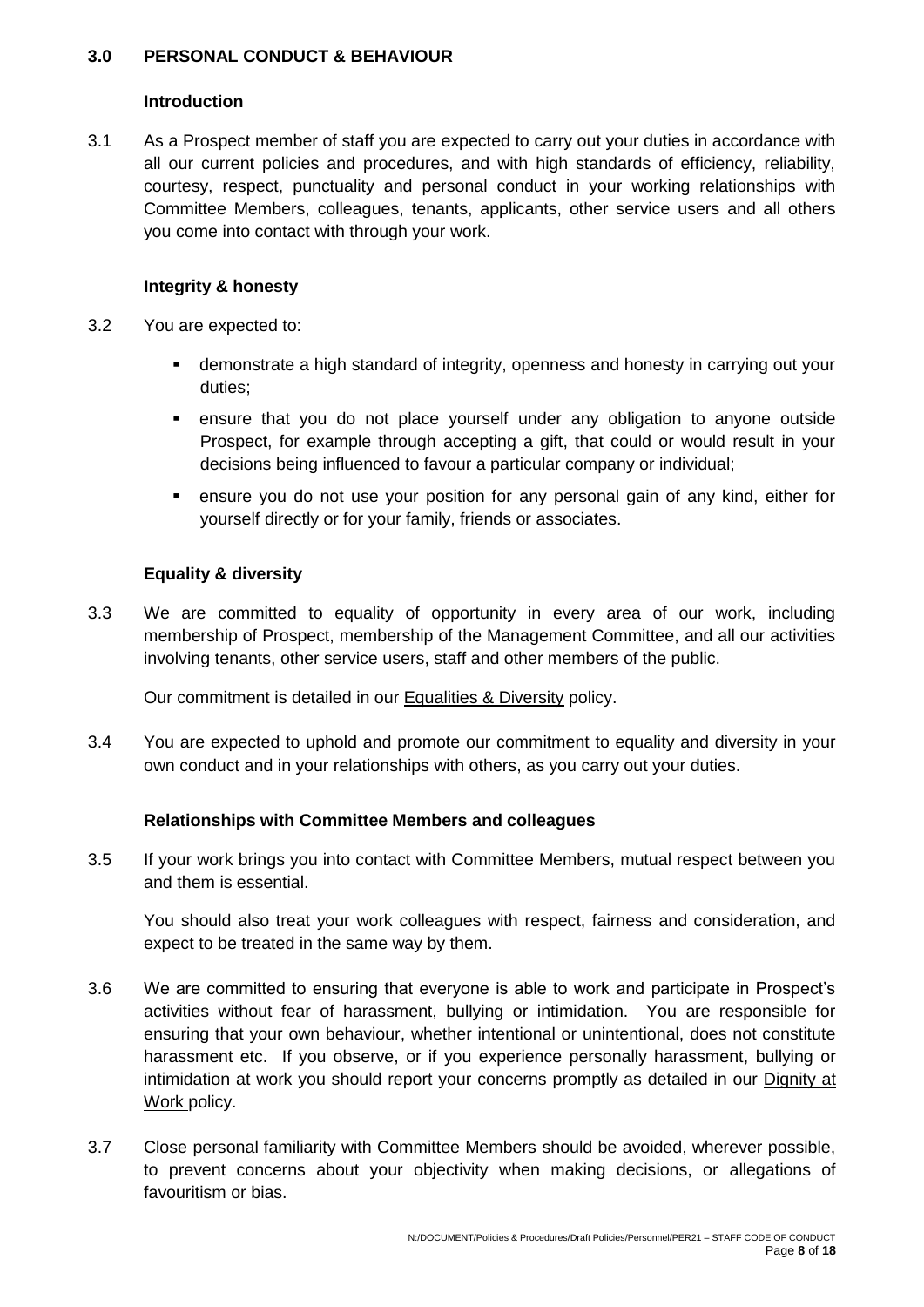3.8 Should a close relationship with a Committee Member or a work colleague develop, you should follow our Personal Relationships at Work policy with regard to when and how to bring this to the attention of your Manager or the Director. Prospect reserves the right to review your role and job description depending on the circumstances of a relationship, particularly where there is a line management issue also involved.

#### **Health & Safety**

- 3.9 You should ensure that in carrying out your duties you comply with all relevant requirements of the Health & Safety at Work Act 1974 and subsequent regulations and codes of practice, and that you do so with the highest regard to the health and safety of yourself, colleagues, tenants and all other users of our services, as appropriate.
- 3.10 You should ensure that you are familiar with our Health, Safety & Welfare policy and the relevant sections of the Health & Safety Manual, which is available on the intranet.

#### **Misuse of alcohol and drugs, inappropriate behaviour**

- 3.11 You must not be on duty under the influence of alcohol or non-medically prescribed drugs. This is a disciplinary offence which will be dealt with under our **Disciplinary policy**.
- 3.12 If you are attending a conference, seminar or other training event, or on behalf of Prospect are attending a work-related social event or anniversary celebration etc. (whether organised by others, or by Prospect - such as a Christmas meal) you should be aware that your conduct and behaviour may reflect positively or negatively on Prospect's reputation.
- 3.13 Inappropriate behaviour at any event, especially where this results from over-use of alcohol or non-prescription drugs, or any other unlawful, antisocial or other conduct at any time which may impact adversely on Prospect's reputation or position, may also render you liable to disciplinary action.
- 3.13 We wish to provide support and help if you have a problem relating to the use of alcohol or drugs. For full details, see the Alcohol & Drugs – Dependency or Abuse policy.

#### **Gambling**

- 3.14 No gambling is permitted on Prospect premises, with the exception of
	- small raffles for charitable purposes,
	- national lottery syndicates;
	- occasional sweepstakes, e.g. for the Grand National.

#### **Dress & appearance**

3.15 We do not have a formal dress code for staff, except that where protective clothing is issued for safety reasons this must be worn at all time when required.

We do however expect you to be clean, neat and tidy in overall appearance, and to wear appropriate and practical clothing for the task or duty being undertaken, so that you present a positive, friendly image of efficiency and professionalism.

For further details see our Employees' Appearance procedure.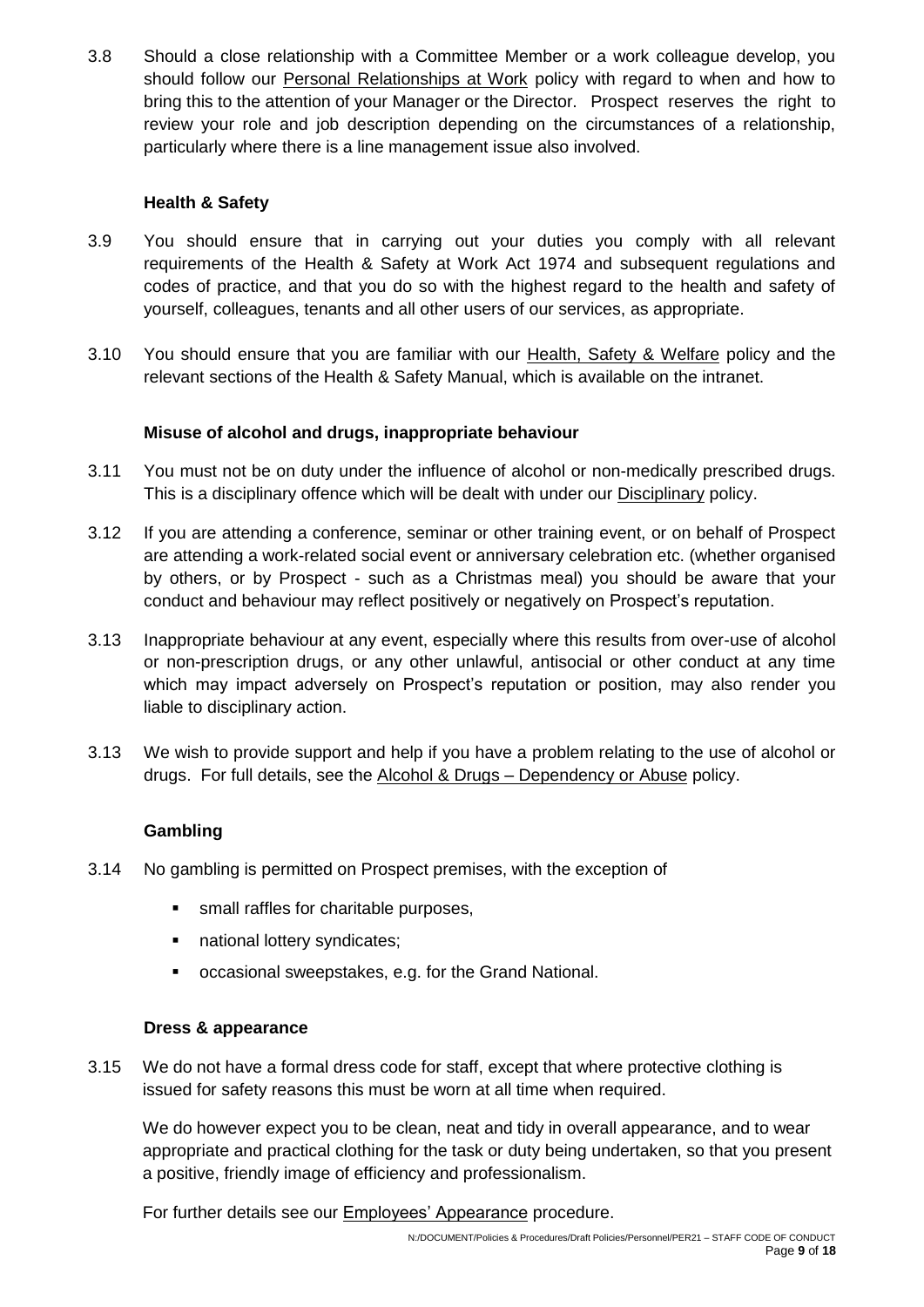#### **4.0 FINANCIAL PROBITY**

#### **Prospect's funds & resources**

- 4.1 You must ensure that you use any Prospect funds or other resources (facilities, equipment, IT systems etc.) efficiently and for the purposes they have been provided for, complying with the law, our Financial Regulations and all relevant policies and procedures.
- 4.2 If you have direct access to Prospect funds you must ensure that you safeguard them from fraud or theft, and complete all records required accurately and promptly.
- 4.3 When making decisions on the use of funds or resources, you should seek to achieve maximum 'value for money', avoid or minimise waste, and ensure they are used carefully and protected.
- 4.4 You must not use Prospect funds or resources for personal benefit, and you must not in any circumstances mix your personal money with Prospect funds.

#### **Relationships with Consultants, Contractors and Suppliers**

4.5 If you have a link with any Consultant, Contractor or a supplier of any goods or services that we are using or are proposing to use, you must declare this and have it recorded in the Register of Interests, to comply with this Code and with our policy on Payments, Benefits and Corporate Accountability.

A 'link' may mean that you have a 'close relative', as defined in the policy, who is a Director or Manager in the company, or that you have a financial interest in the company and could benefit if they are working for Prospect.

If you are not sure if this applies to you at any time you should speak to your Manager or the Director.

- 4.6 You must not abuse your position as a member of staff in order to:
	- receive preferential treatment from any of our contractors or suppliers,
	- divert any of their resources or materials intended for Prospect, for your own use or use by any relative or friend etc. (which is fraud),
	- take incorrect or illegal advantage of an opportunity for Prospect to provide a service, including the provision of housing, for yourself, a close relative or another organisation.

#### **Contracts, purchasing, staff appointments**

4.7 If your duties involve making purchasing decisions, approving contracts or making staff appointments you should ensure that all your decisions are made fairly, impartially and on merit alone, and that you follow all relevant policies and procedures covering these activities.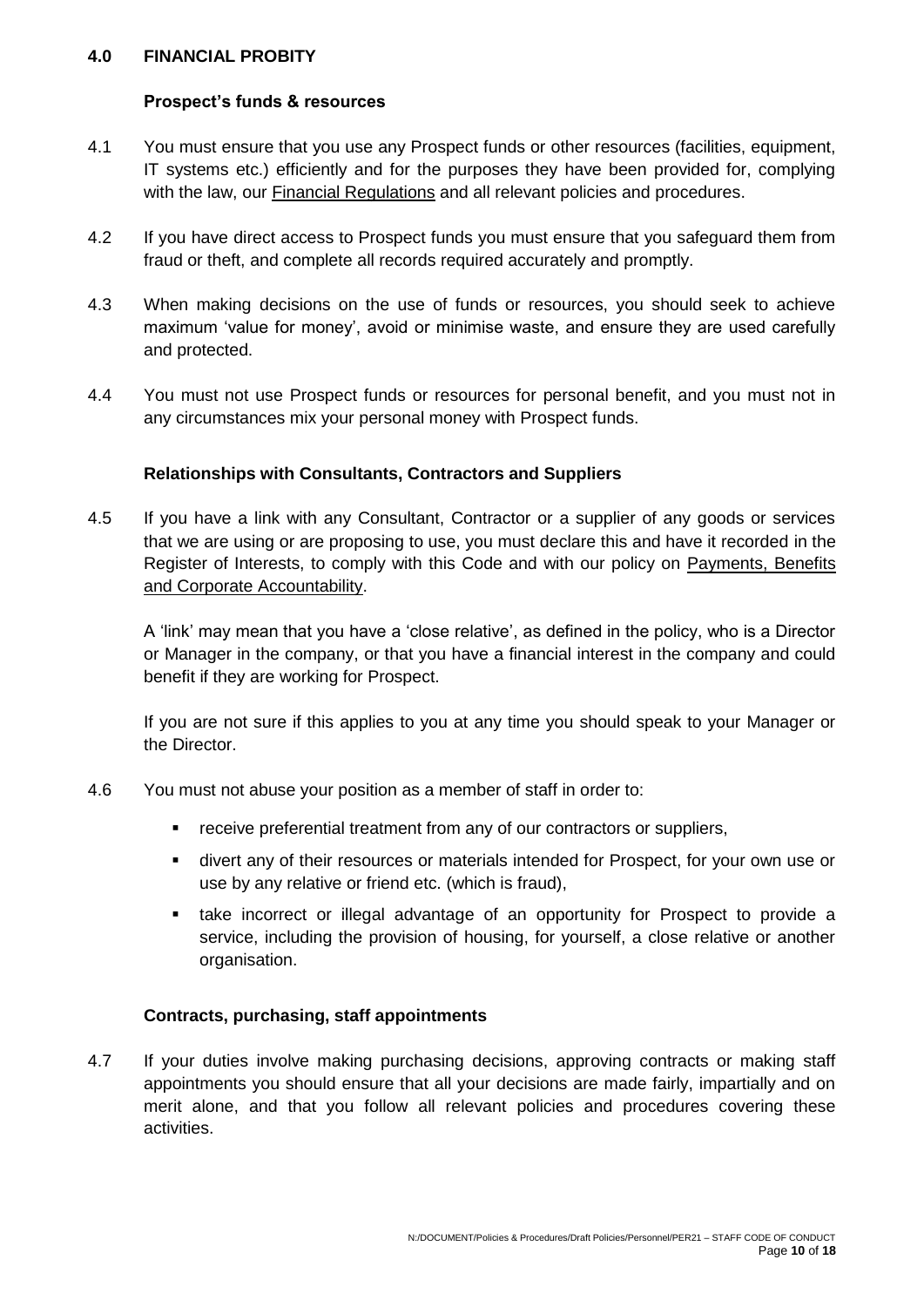#### **Gifts and hospitality**

- 4.8 You must ensure that you are aware of our arrangements for responding to offers of gifts of money or goods, or offers of hospitality. These arrangements are detailed in the Payments, Benefits and Corporate Accountability policy, which describes the types of gifts or hospitality that may and may not be accepted, and how any offers and/or acceptance must be reported to your Manager and recorded in the Gifts and Hospitality Register.
- 4.9 If you accept a gift or hospitality and have not complied with the policy you should be clear that you will be liable to disciplinary action (and in serious cases that you may also have committed a criminal offence – see below on bribery and fraud).
- 4.10 If you are not sure whether this applies to you at any time you should contact your Manager for advice.

#### **Payments and benefits**

4.11 Neither you nor any of your close relatives should gain personally through payments and benefits from Prospect, except as allowed under current law and any current guidance.

The Payments, Benefits and Corporate Accountability policy describes what is and is not allowed. It is important that you have read and understood this policy. If you have any questions please speak to your Manager.

#### **Bribery & fraud**

- 4.12 The Bribery Act 2010 defines a bribe as a "financial or other advantage" which is offered, promised or given to induce a person to perform a relevant function or activity improperly, or to reward them for doing so.
- 4.13 It is a criminal offence to offer, promise or give a bribe, and to request, agree to receive or accept a bribe. You should be aware that you may be prosecuted individually if you give or receive a bribe, and Prospect may be prosecuted for failing to prevent bribery committed by a member of staff.
- 4.14 The term 'fraud' covers acts of deception, forgery, extortion, corruption, theft, conspiracy, embezzlement, misappropriation, false representation, concealment of material facts and collusion.
- 4.15 Fraud is a criminal act and may be defined as:

"The use of deception with the intention of obtaining an advantage, avoiding an obligation or causing loss to another party."

The criminal act is the attempt to deceive. Attempted fraud will therefore be treated as seriously as accomplished fraud.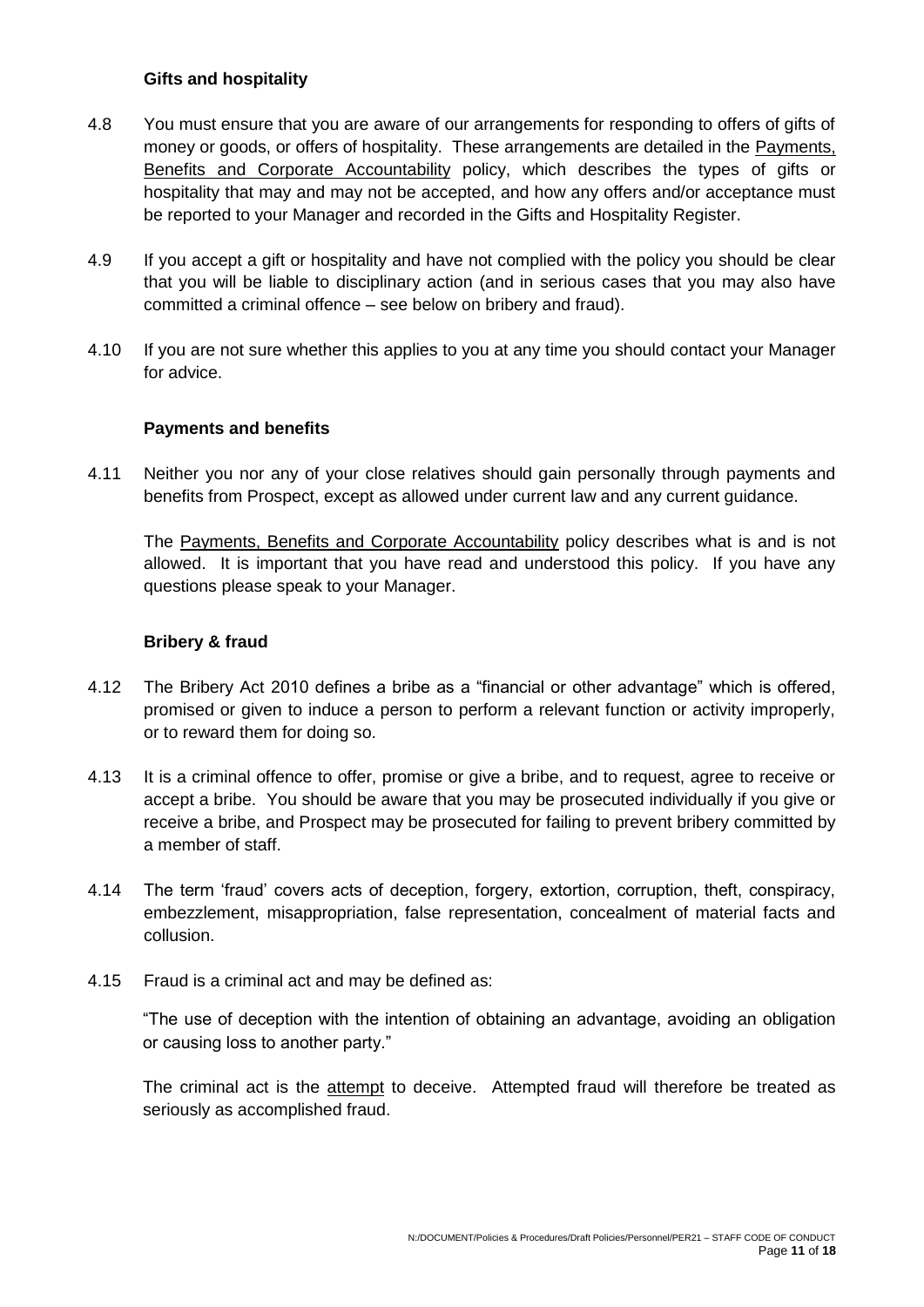- 4.16 Computer fraud is where information technology equipment is used to manipulate programmes or data dishonestly (for example, by altering, substituting or destroying records, or creating false records), or where the use of an IT system is a material factor in the carrying out of fraud. Theft or fraudulent use of computer time and resources, including unauthorised browsing on the internet that breaches our Information Technology Use & Communications policy is included in this definition.
- 4.17 Our policy on Preventing Bribery and Fraud gives additional information and you should be aware of its contents. This is a key policy in ensuring that we maintain our reputation for integrity and honesty.
- 4.18 If you suspect or know of bribery or fraud taking place that involves a Prospect Committee Member or staff member you have a duty to report this as soon as you become aware of it, as detailed in the policy.

You have the right to report any suspicions etc. to the appropriate person or external agency under our Whistleblowing policy.

4.19 Anyone committing bribery or fraud will be liable for disciplinary action for gross misconduct, in addition to any criminal prosecution they may face.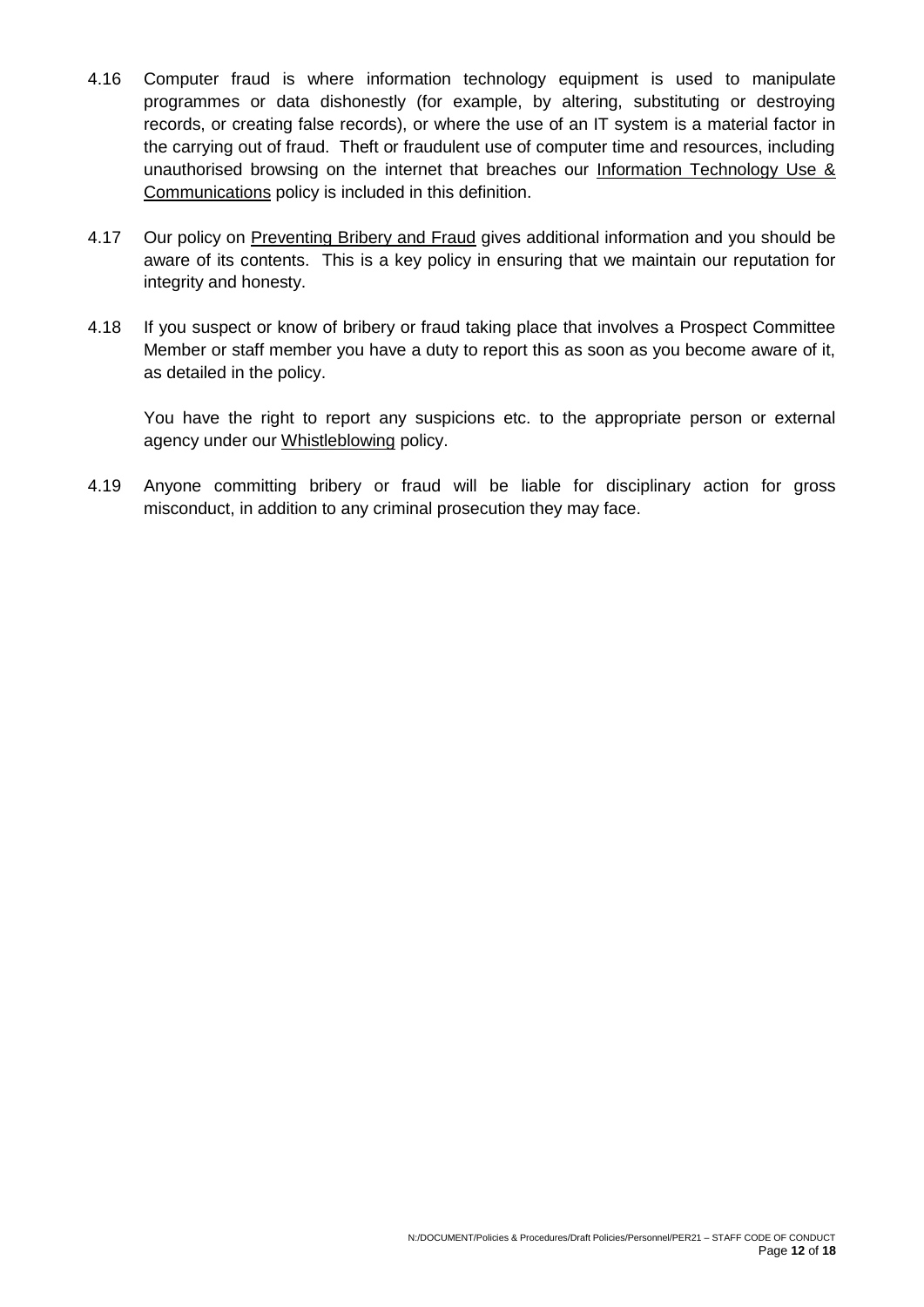#### **5.0 EXTERNAL RELATIONSHIPS**

#### **Balancing Openness and Confidentiality**

- 5.1 Our aim is to be as open as we can about our activities, our decisions and the reasons behind them. However we have to balance that aim with the need to keep certain kinds of information confidential, unless there is a legal requirement to publicise it or make it available if requested.
- 5.2 You should make sure that you are clear about the types of information that must remain confidential. The main types will be:
	- personal information held about individuals (tenants, applicants, Committee Members, staff, other users of services), subject to the right of the individual to have access to the information held about them under current data protection legislation;
	- matters relating to our business activities, financial transactions, new business plans, staffing matters, except where publishing the information is permitted or required by law, e.g. publishing annual accounts;
	- matters relating to contracts for the supply of goods and services, and the business of our contractors, suppliers, lenders and any other third parties with which we have or may have business or commercial relationships;
	- matters related to or concerned with legal disputes, actions or similar activities involving Prospect;
	- **EXECT** any other matter which is specifically identified as being confidential or which, given its nature, may be regarded as being confidential to Prospect.
- 5.3 You should ensure that you have the written permission of the Director before you pass on any of the above types of information. For further details see the Openness and Confidentiality policy.

#### **Data Protection & document retention/disposal**

- 5.4 When processing information, including the personal details of individuals, you must ensure that you comply with the requirements of the Data Protection Act 1998 and subsequent guidance at all times. For further details see the IT System Security procedure.
- 5.5 Where required under our Retention of Documents policy, records must be kept in safe, secure storage either in paper form or on the IT system, for the minimum length of time specified, following which they must be safely disposed of, including by shredding if required to ensure no unintentional release of personal or sensitive data as defined by the Data Protection Act.

#### **Copyright**

5.6 All records, documents, papers, reports etc. regarding Prospect's administration and financial affairs, whether in paper or electronic format, remain Prospect's property at all times and must not be reproduced for external use or circulation without the approval of your Manager or the Director.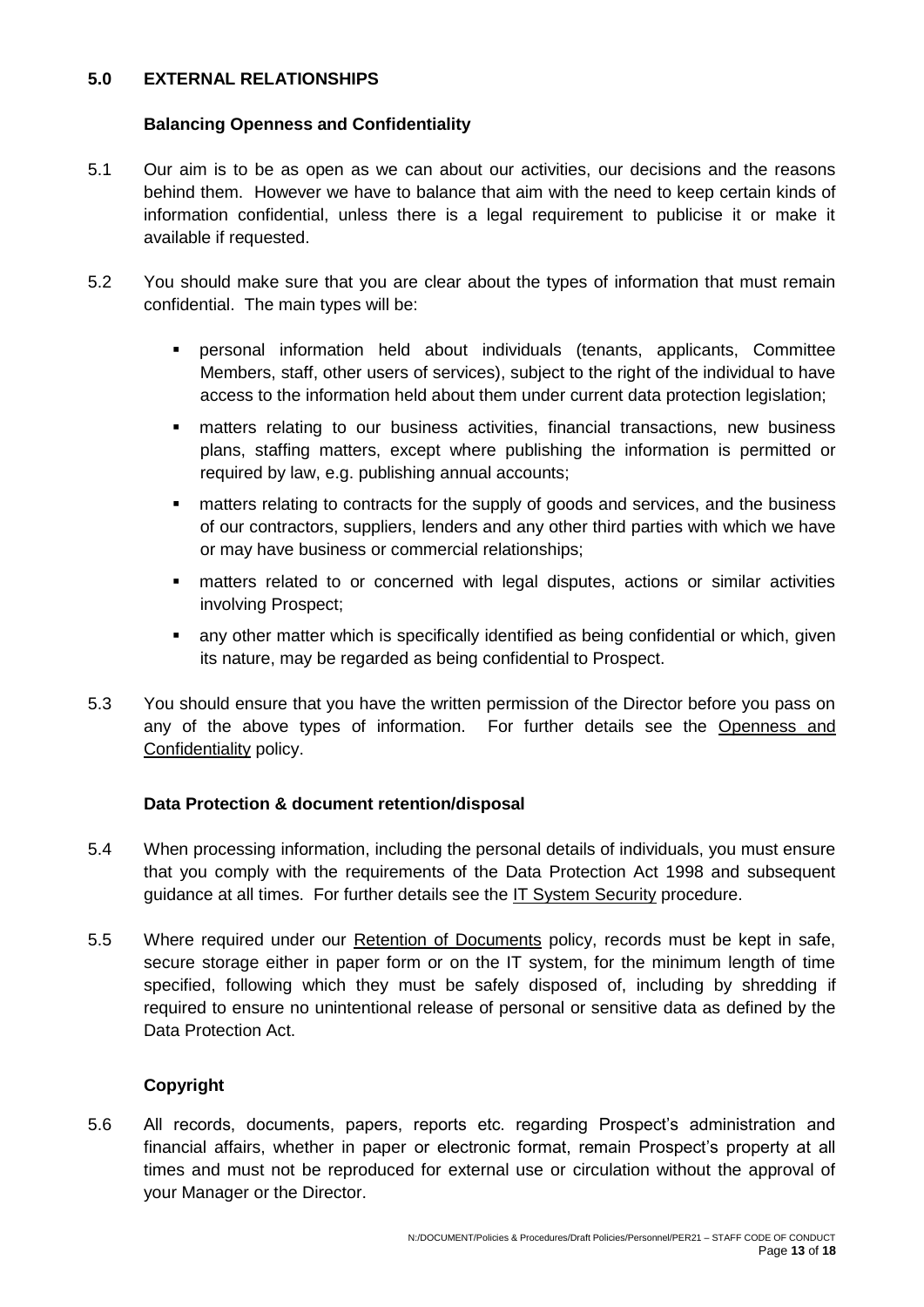#### **Public statements**

5.7 Unless you are authorised to do so by the Director, you should not make any public comments on behalf of Prospect, e.g. to the media or any other organisation, about any aspect of our activities.

The designated press and media spokespersons for Prospect are the Director and Chairperson (or Vice Chairperson).

#### **Use of IT Systems, emails & internet access**

- 5.8 The security of our IT systems and the correct use of emails and access to the internet are essential to the provision of our services and the maintaining of high standards of personal and professional conduct.
- 5.9 Before you were permitted access to our IT systems you will have read the IT System Security policy and the Information Technology Use & Communications policy, and you will have signed the Agreement on the use of Prospect's IT Systems. You should ensure that you comply with the requirements of these policies and any related procedures, and that if you have any questions you raise these promptly with your Manager or the IT Officer.
- 5.10 We appreciate that most people contribute to 'social media' sites in one way or another. It is important therefore that, as a Prospect staff member, you remember the following key points:
	- a) Unless you are authorised to do so on a work-related site as part of your duties, you should not deliberately identify yourself as a Prospect staff member or that you are linked to Prospect in any other way, on any blog, content sharing or social networking sites.
	- b) When contributing to websites you should at all times ensure that your conduct is appropriate and consistent with your contract or appointment, and that you do not bring any disrepute to Prospect's name. If there is any likelihood that the content could identify you with Prospect you will ensure that a disclaimer is added stating that the views expressed are personal and do not represent Prospect's views.
	- c) You should not make any defamatory, actionable or untrue statements about colleagues or anyone else associated with Prospect, or about your work or the organisation, on any blogs, content sharing or social networking sites, either within or outwith working hours.

#### **Political campaigning and outside activities**

- 5.11 Prospect has no wish to interfere in your private life, but it is important to realise that some outside activities can have a negative effect on your ability to carry out your duties, or on the Prospect's work overall.
- 5.12 You should not therefore support or participate in any initiative, activity or campaign, whether promoted by a political party or a specific interest group, which is intended to or which may have the effect of adversely affecting Prospect's interests, whether directly or indirectly, or which has a direct negative affect on your personal work performance.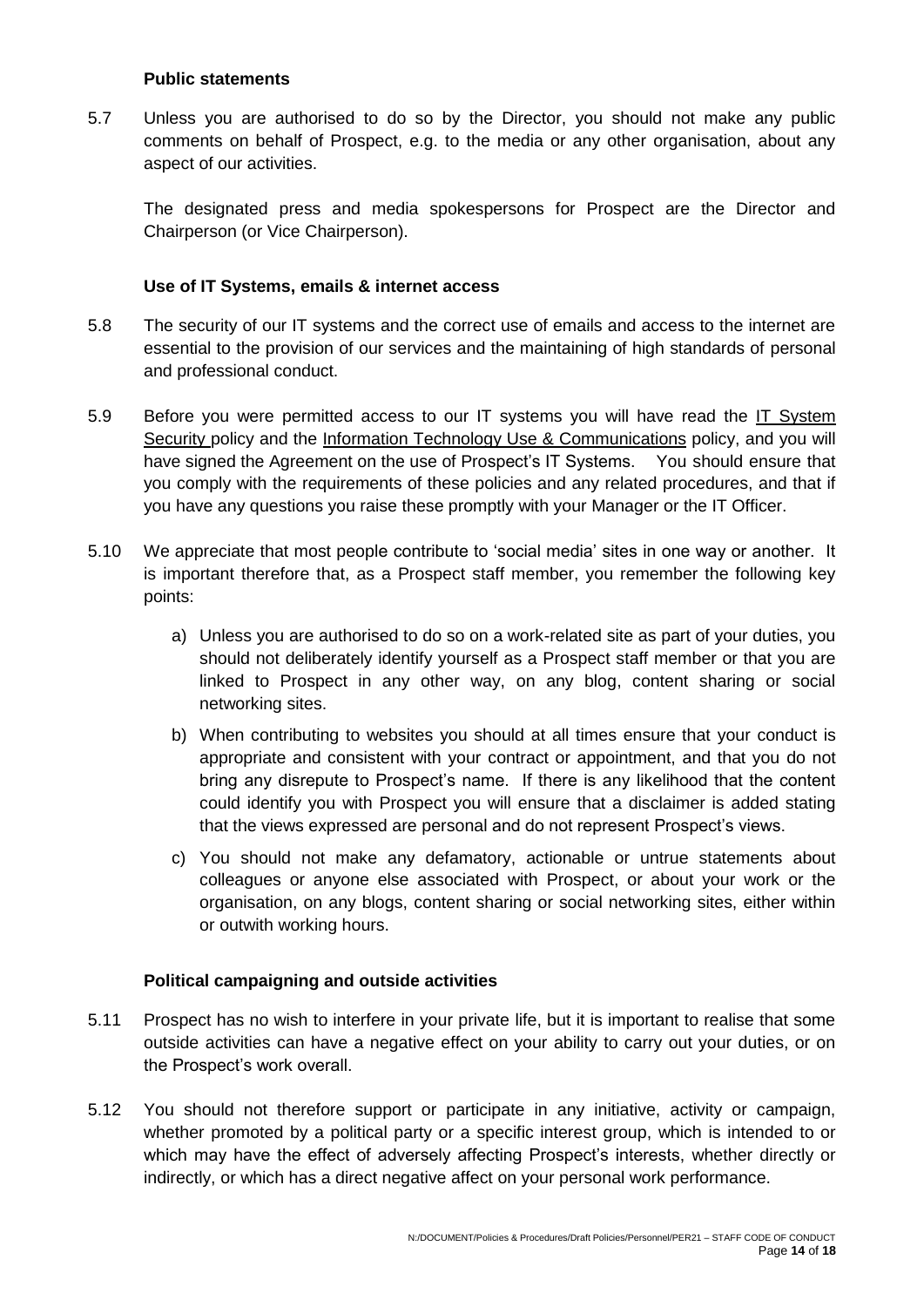- 5.13 If there is a possibility that any personal interests or activity you may be involved in could have this affect, you should discuss this with your Manager or the Director as soon as you become aware of it.
- 5.14 In carrying out your duties you should not show any bias towards any political party or other interest group, and must not allow your own personal or political opinions to affect your work or your impartiality.
- 5.15 This requirement does not limit your right to be an active citizen, and we would encourage every staff member to participate in local and national civic life to the extent that they wish to and are able to.
- 5.16 The important principle is that any outside activity must be kept separate from your duties and responsibilities at work, and must not detract from the performance of your duties or Prospect's reputation and objectives.

#### **Public service and duties**

5.17 If you are thinking of applying to be appointed to a public body or similar activity which will require your attendance during what would be your Prospect working hours, please discuss this first with your Manager to identify the implications for your own workload and that or your department.

For further details, see the Time Off for Public Service & Duties policy. This policy also covers time off for jury duty.

#### **Other employment**

- 5.18 You must not undertake any outside work paid by others during your Prospect working hours, or requiring the use of Prospect office facilities.
- 5.19 If you are thinking of undertaking other paid employment outwith your Prospect working hours you should discuss this with your Manager before accepting any position, to identify any implications for your workload and that of your department.

#### **6.0 WHISTLEBLOWING**

6.1 The term 'whistleblowing' refers to the action of an individual within an organisation bringing a matter of concern, normally a potentially serious matter, to the attention of the appropriate senior person in that organisation, or to a relevant external organisation.

Normally such action follows unsuccessful attempts to raise the concern through 'normal channels', but there will also be situations where this may not be possible and 'whistleblowing' is the only option available.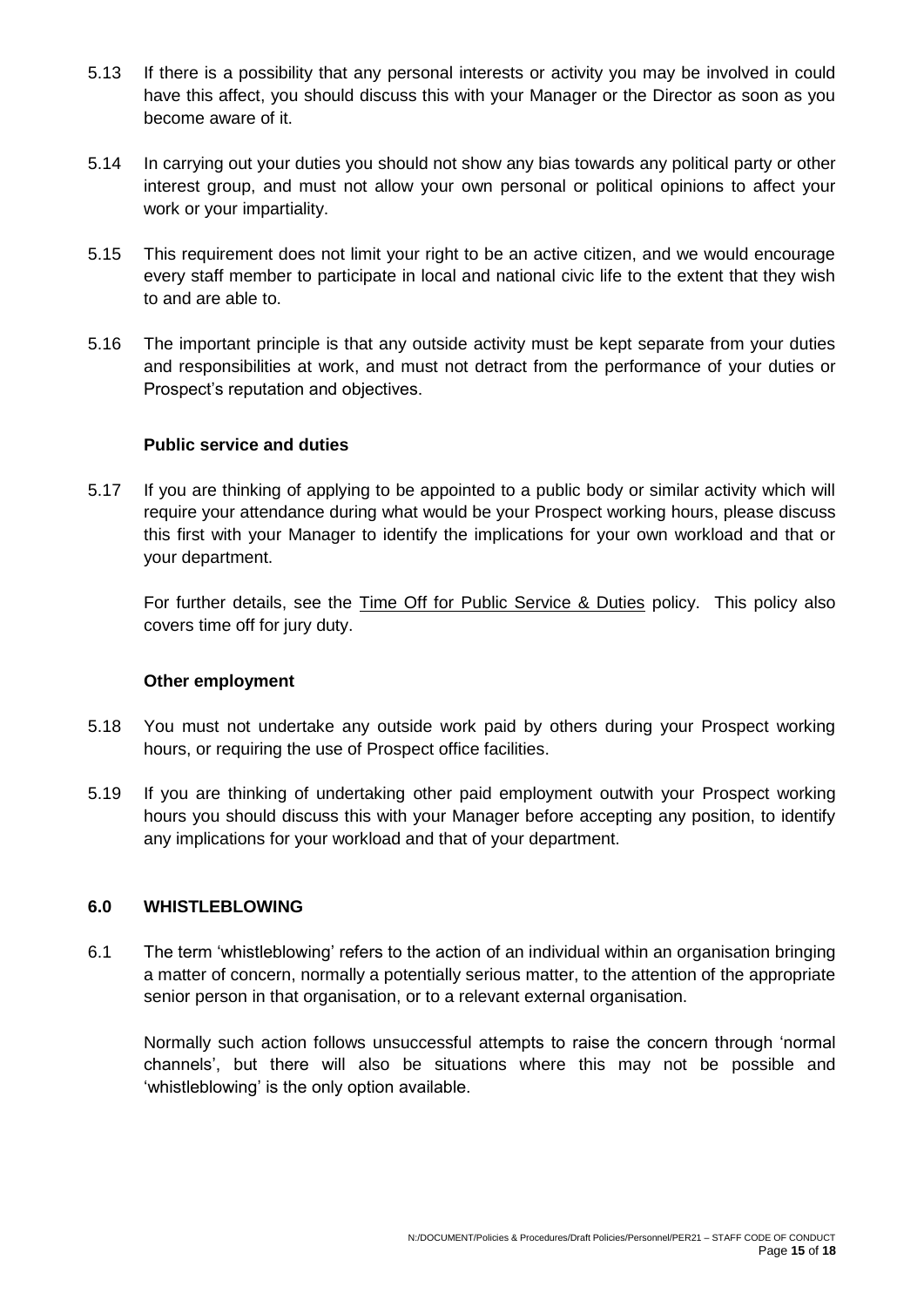- 6.2 You have a duty to raise any matters of concern you may have about Prospect's actions or activities, or those of individual Committee Members or staff. In the first instance you should raise these with your Manager, or, if this is not appropriate, with the Director (or the Chairperson if the concern involves the Director).
- 6.3 Where you feel that, having reported the matter to the relevant person, the issue is not being addressed appropriately, you should follow the guidance in the Whistleblowing policy.

#### **7.0 BREACHES and FAILURES**

- 7.1 A breach of or failure to follow this Code may have serious consequences for Prospect. Our work and/or reputation may be damaged as a result of a staff member's actions or omissions.
- 7.2 If you breach or fail to follow this Code, this may result in disciplinary action being taken against you.

#### **8.0 POLICIES and PROCEDURES**

- 8.1 The issues discussed in this Code are covered in a range of policies which have been approved by the Management Committee, together with supporting procedures.
- 8.2 As part of your compliance with this Code, you should ensure that you know where to access copies of current policies and procedures relating to your duties and responsibilities, and that you familiarise yourself with their content and review it regularly.
- 8.3 You should raise with your Manager or the Director any need for clarification of specific points, or training in any aspect of a policy or procedure, where you feel this is necessary to ensure you are clear about your role and responsibilities.

If you feel a policy or procedure could be improved, or should be amended/updated, you should discuss your ideas with your Manager.

#### **9.0 CONCLUSION**

- 9.1 This Staff Code of Conduct will be reviewed and updated as required, following consultation with staff where appropriate.
- 9.2 The Director is responsible for ensuring that this Code is reviewed by the Management Committee at least every 3 years.

Approved by the Management Committee on 31 May 2017

Next review due by: May 2020.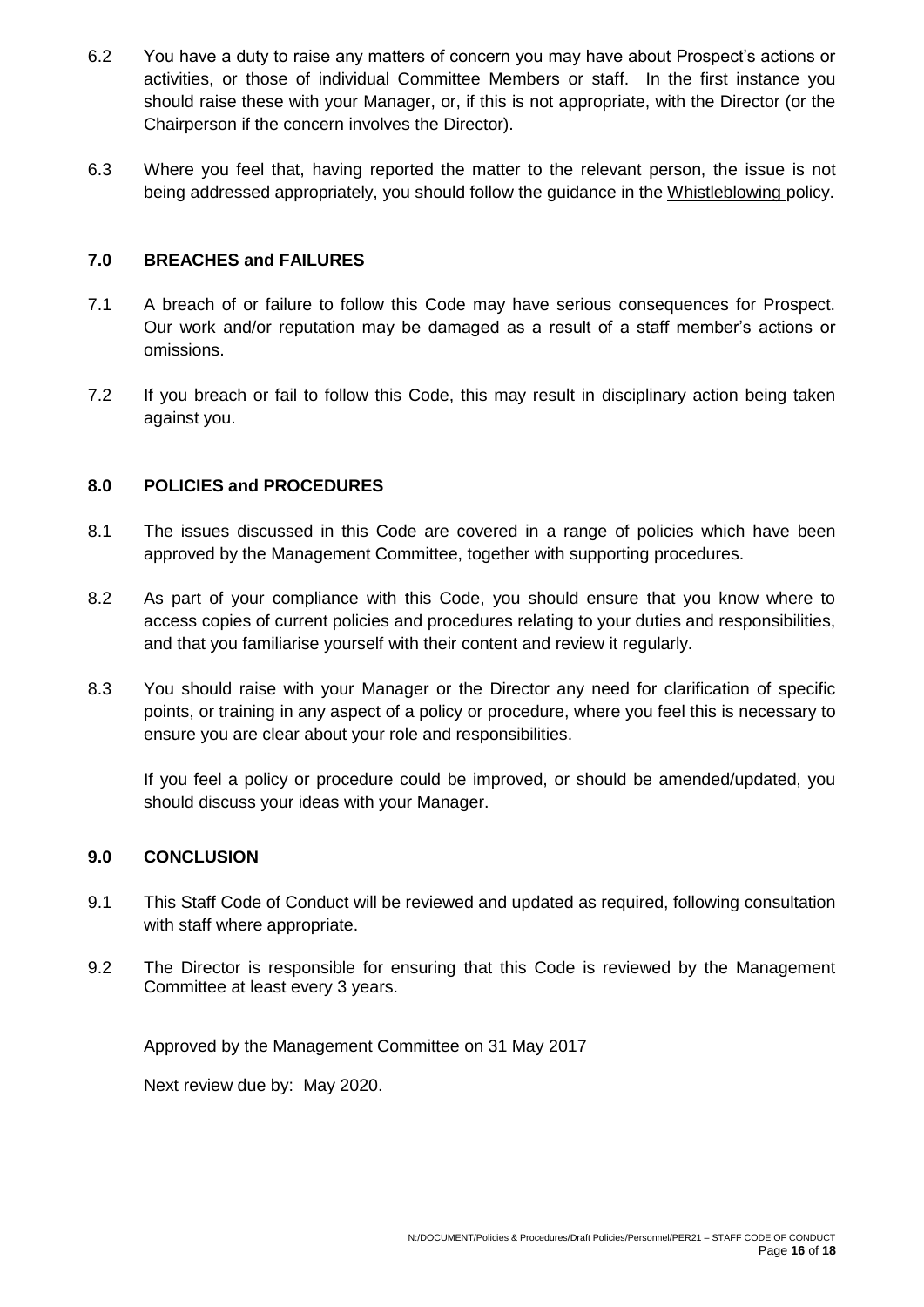

#### **CODE OF CONDUCT FOR MEMBERS OF STAFF - DECLARATION**

As a member of staff of Prospect Community Housing Ltd. (the Association), I acknowledge and accept the Association's Staff Code of Conduct and agree to be bound by its terms. In particular, but without limitation, I agree:

- 1. to declare all my interests, be they employment, positions of responsibility, membership of other Registered Social Landlords or other groups in Wester Hailes, directorships and any financial interests that may relate to the work of Prospect;
- 2. not to receive any financial remuneration for my work for the Association other than what is currently permitted by law and my contract of employment;
- 3. to ensure that any private or personal financial or non-financial interests never influence my decisions in connection with Prospect's work and that I will never use my position as a member of staff for personal gain of any kind;
- 4. to disclose any direct or indirect pecuniary interest or other non-pecuniary interest in any contracts or business to be considered by Prospect, and ensure that I am not involved in any recommendations or decisions regarding such contracts or business;
- 5. to treat as confidential all information relating to the business, policy, organisation, management, future plans, clients, tenants and staffing of Prospect to which I have access and which the Code of Conduct and relevant policies do not permit me to disclose;
- 6. to ensure that all electronic data to which I have access is stored securely;
- 7. not to part with possession of or to reproduce any of Prospect's correspondence, documentation or internal memoranda for the benefit of third parties without the express permission of the relevant manager;
- 8. ensure that at all times I adhere to Prospect's policy on Payments, Benefits & Corporate Accountability, and in particular not to accept gifts, other than those of a trivial nature, nor to receive or offer in the name of Prospect excessive or extravagant hospitality;
- 9. to not, without first raising the matter with the Director, knowingly use the services of a current consultant, contractor, personal advisor or other individual or firm who works for or provides services to Prospect;

| $\tilde{\phantom{a}}$ | .    |
|-----------------------|------|
| $\neg$                | ____ |
|                       |      |

Name (please print)